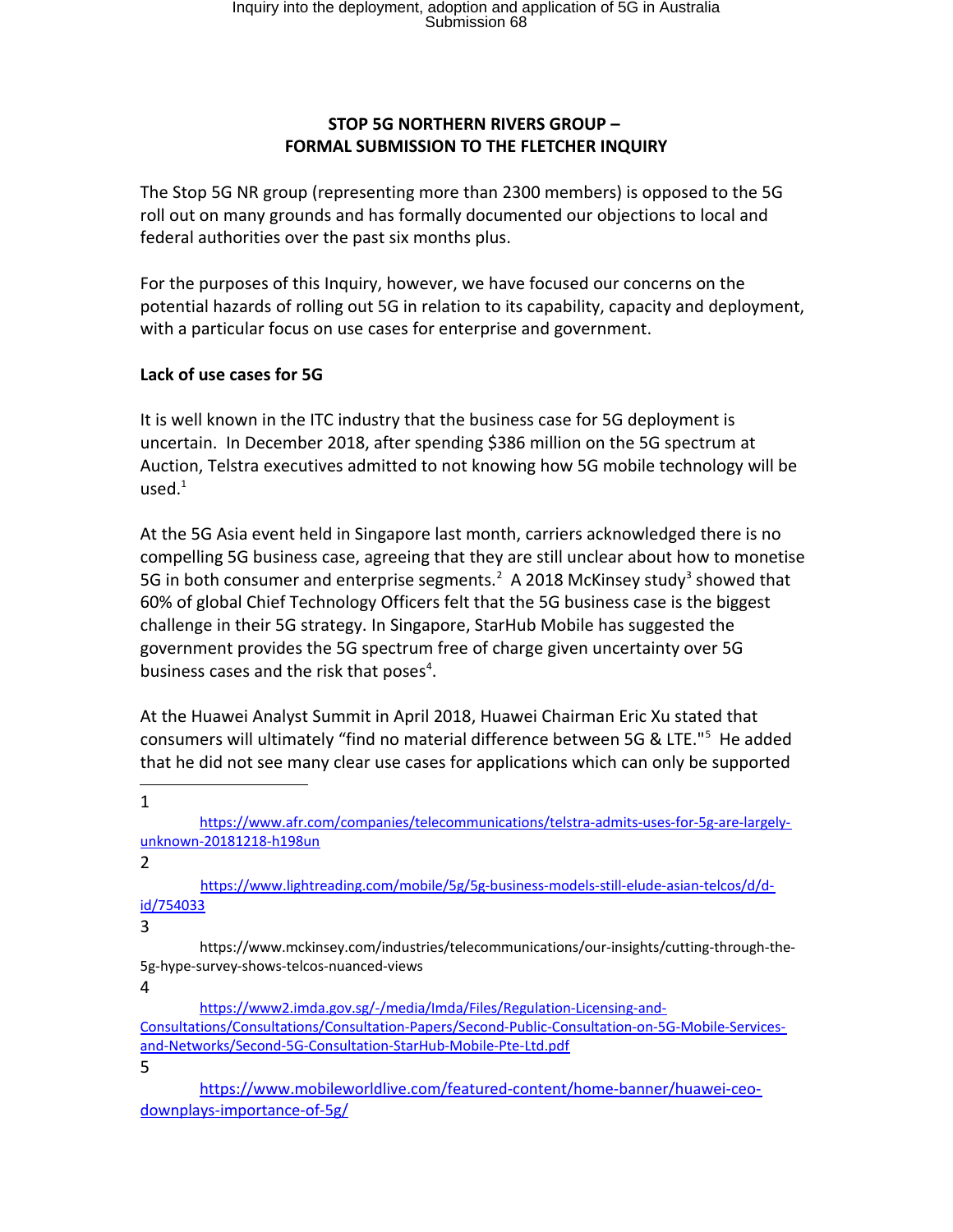with 5G. Most of the technologies hyped as "only made possible by 5G" (eg smart cars, smart homes and cities, Virtual Reality, Augmented Reality, 3D video and the Internet of Things) do not require 5G and can be achieved with 4.9G and WiFi.<sup>6</sup> Further, there is no guarantee that the expected use cases for 5G will be developed into viable business models.

For example, 5G is not needed for driverless vehicles and automotive makers are not basing their plans for vehicle autonomy on the availability of 5G coverage.<sup>7</sup> Remote surgery using 5G (frequently the subject of industry 5G advertorials), whilst technologically possible, is completely impractical. Frost & Sullivan analyst Michael Jude has pointed out that healthcare organisations would be "crazy" to try remote surgery over a wireless network. Connection reliability would require antennas to be built on "practically everything", and even then "it would be really hard to do with any kind of acceptable reality"<sup>8</sup>.

There are no publically available estimates of the size of the 5G IoT market. Axicom whitepaper, "5G: How ready is Australia for the next generation?" states that many in the industry are struggling to determine where they will generate a return on investment and for the time being the push seems to be more "vendor driven than demand driven".<sup>9</sup>

The message that 5G is essential for the construction, mining, manufacturing, agriculture and utilities sectors is one touted by the ITC industry rather than the sectors themselves. Businesses in these sectors already have good self-provided IoT solutions, available within 4G networks and WiFi. As 5G solutions will likely be more expensive and complex than WiFi, businesses may choose wired connectivity or self-provided WiFi systems over 5G connectivity.

The business models needed to make 5G commercially viable may never evolve.

# **The benefits of fibreoptic networks**

It is worthwhile considering that Fibre to the Home (FTTH) surpassed 5G wireless speeds years ago. Fibreoptic networks are faster, more cybersecure, more reliable, more

7

8

9

<sup>6</sup>

https://www.digitalpulse.pwc.com.au/what-do-we-really-need-5g-for-report/

https://www.edn.com/electronics-blogs/5g-waves/4461460/5G-and-autonomous-vehiclesmight-not-go-hand-in-hand#comments

https://searchhealthit.techtarget.com/feature/Promises-for-5G-in-healthcare-are-great-but-itsstill-early-days

https://www.thinksmartmarketing.com.au/wp-content/uploads/WP-5G-Axicom-FINAL.pdf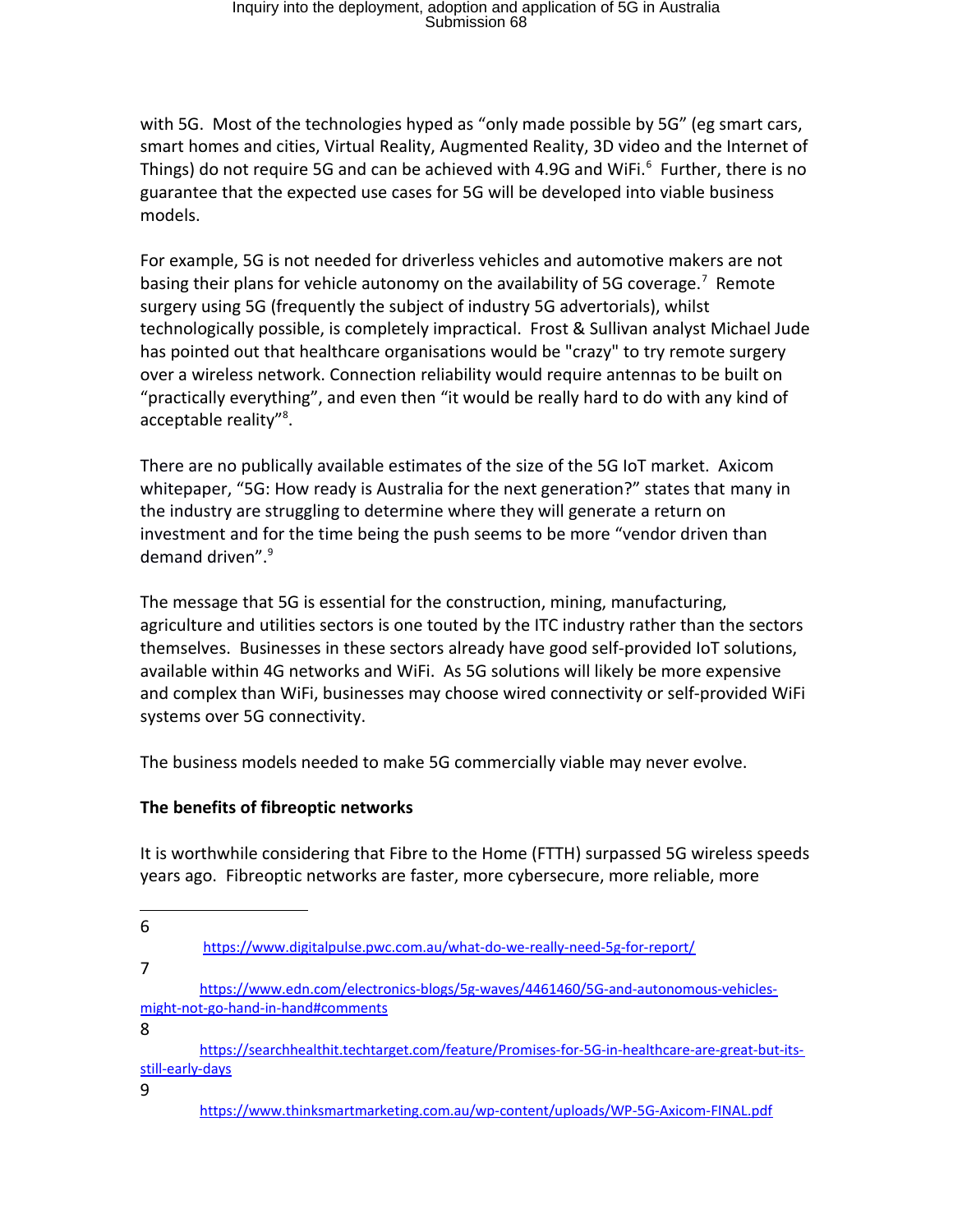future-proof and more energy efficient than wireless networks. In terms of speed, wireless services will never compete with high-speed optical fibre networks, which can ultimately be much time faster than 5G and bring speeds of 10 gb/second to homes and businesses, far more economically than infrastructure intensive upgrades to wireless services. $^{10}$ 

In his paper, *Re-Inventing Wires: The Future of Landlines and Networks*<sup>11</sup>, Timothy Schoechle, PhD, illustrates how wireless access service is not an adequate substitute for wires, and should be an adjunct to wired access service. He recommends bringing fibre as close to the user as possible, to use a copper tail for short distances where necessary, and to resort to wireless technology as a last resort.

In the Forward to the report, Frank Clegg (Past President, Microsoft Canada) states: *"This paper sets the record straight … offering consumers, business leaders and policy makers the critical facts they need to rethink a more intelligent and secure future with reliable, secure, wired communications more resilient to storm, flood and fire, and reducing the enormous carbon foot print from the present wireless approach. It also demonstrates why the mistaken upcoming 5G frenzy, with its millions of small cell antennas, destined to clutter all neighborhoods and public right-of-ways, is dangerous, wasteful and unnecessary."*

Paul Heroux Ph.D. (Professor of Electromagnetic Toxicology, Faculty of Medicine, McGill University) has explained just this year how "Any sophisticated society in the future will need and will depend on optical fibre."<sup>12</sup>

# **Predicted increase in Energy Costs from 5G deployment**

A recent study<sup>13</sup> conducted by Vertiv and 451 Research found that 5G will be far more energy-intensive than previous generations of wireless connectivity. More than 90 per cent of telecommunications operators fear the roll-out of 5G technologies will lead to much higher energy costs. Vertiv's internal analysis discovered that the move to 5G is likely to increase total network energy consumption by 150 to 170 per cent by 2026.

https://www.globalresearch.ca/telecom-industry-did-no-research-health-impacts-5g/5673706

11

http://electromagnetichealth.org/wp-content/uploads/2018/05/Wires.pdf

12

 Interview with Dr Heroux, *Harmful Effects of 5G and Wireless*, 5G Crisis: Awareness and Accountability Summit, August 2019

13

https://www.cio.com.au/article/658317/5g-use-will-increase-energy-costs-study

<sup>10</sup>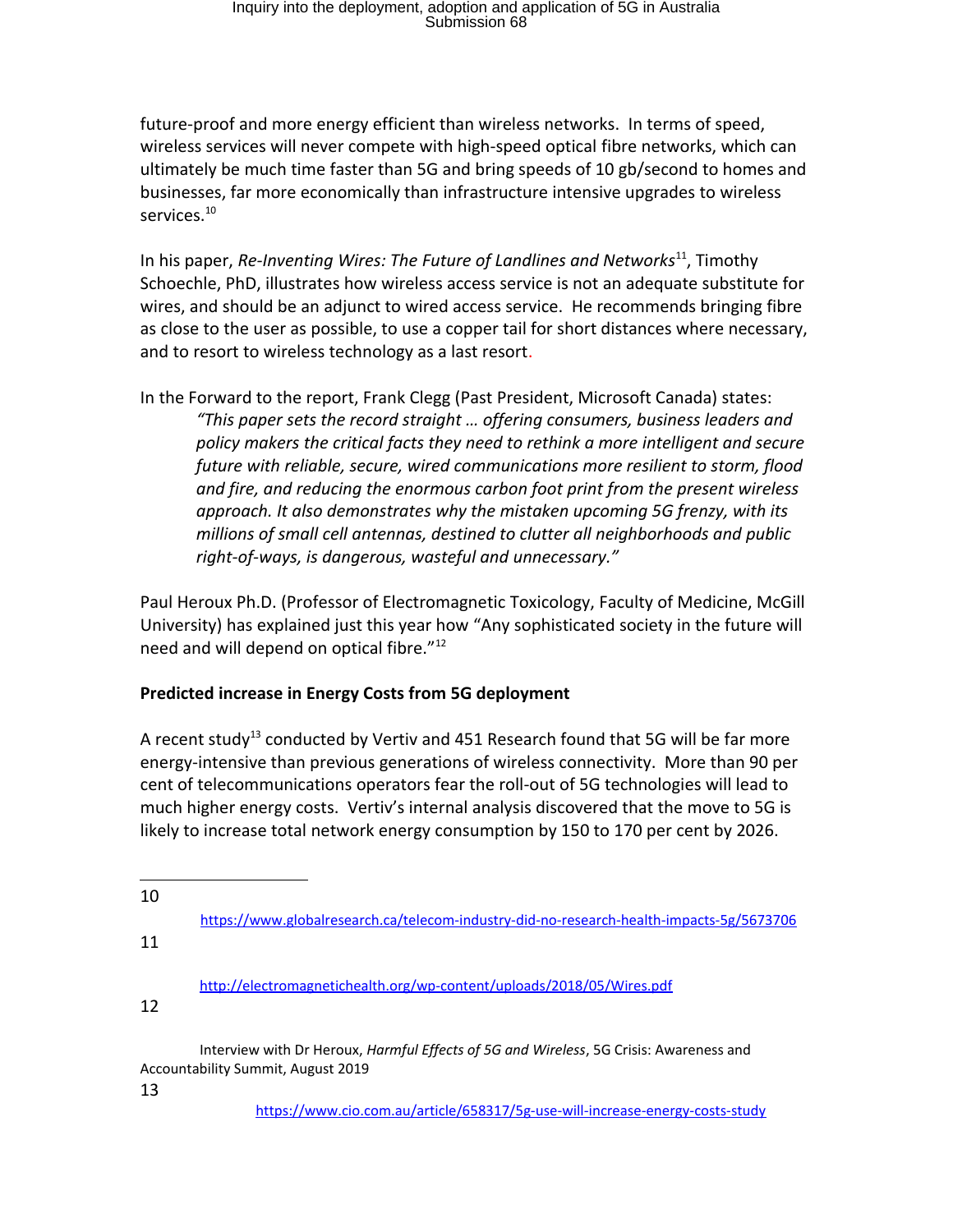A recently updated 2016 peer-reviewed study found that without dramatic increases in efficiency, the ICT industry could use 20% of all electricity and emit up to 5.5% of the world's carbon emissions by 2025, an increase directly linked to the 5G-driven Internet of Things<sup>14</sup>.

The ITC has not proposed any solutions to the potentially enormous 5G carbon footprint. Its only response has been to speculate that future technological innovations and Artificial Intelligence *may* succeed in reducing energy consumption. This response is unsurprising considering the ITC industry would not have to bear increased energy costs itself, and would stand to commercially benefit from future upgrades and replacements designed to reduce energy consumption.

# **Increased Electronic Waste**

5G and related devices would also create a massive increase in electronic waste. Firstly, from toxins released during mining and manufacturing of electronics. Secondly, from the discarding of products (due to built-in and perceived obsolescence) containing toxic materials.

# **The problem with 5G connectivity**

Constant connectivity can be delivered with a mix of 4G and WiFi, but it cannot be delivered through 5G simply because the higher frequencies of 5G make it more difficult to achieve coverage.

In his book, *The 5G Myth: And why consistent connectivity is a better future*, Professor William Webb argues the increases in speed and capacity that 5G advocates argue for are less important than consistent connectivity (the ability to be connected at a reasonable speed everywhere).

Professor Webb argues that rather than aiming for ever-faster connections, better coverage low-coverage locations such as rural areas would generate greater economic value and be preferred by most consumers.

# **Costs of 5G deployment**

The roll out of 5G requires the deployment of hundreds of thousands of new small cell base stations. The cost of deploying 5G infrastructure in the density required by high-

<sup>14</sup>

https://www.climatechangenews.com/2017/12/11/tsunami-data-consume-one-fifthglobal-electricity-2025/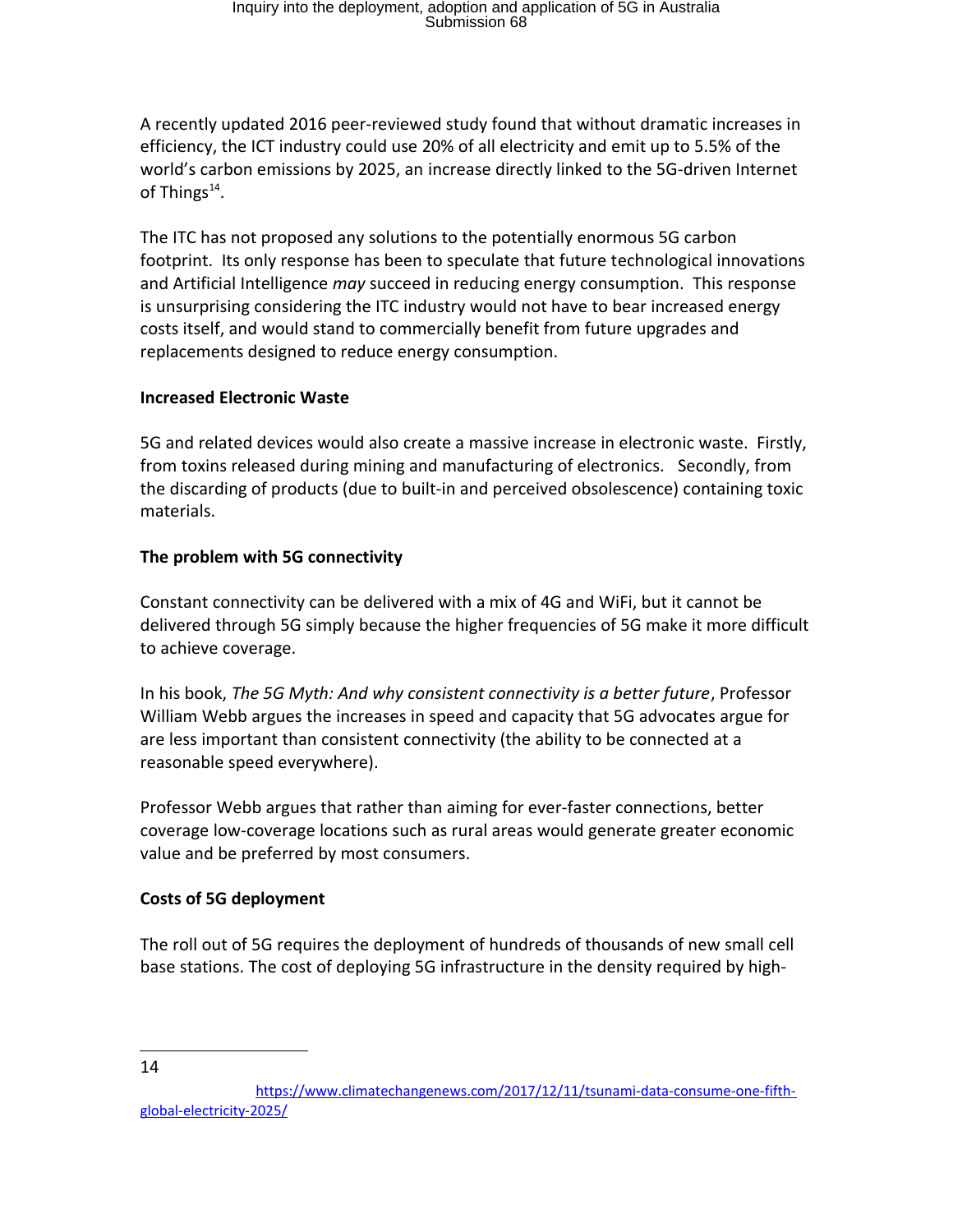band spectrum 5G is estimated to be four to six times higher than for LTE macro-cell deployment.<sup>15</sup>

Carriers such as Telstra have made it clear that they will not expect customers to pay more for 5G subscriptions than for 4G subscriptions, yet carriers have to spend enormous amounts of money on new base stations to roll-out 5G. Clearly, increased spending with no new revenue is not a good business case.

In addition, there is growing community resistance to dense deployment of base stations due to concerns about potential health risks of 5G technology. A survey by Roy Morgan, published in August 2019, found that 26.1% of Australians are concerned about the health impacts of 5G.

There are no independent long-term safety studies on 5G, and hundreds of independent scientists worldwide are warning that 5G poses serious risks to human health and the environment. ARPANSA's persistent dismissal of the science has caused the public to lose confidence in its ability to protect them. ARPANSA declarations on 5G safety, such as "there are no established health effects from the radio waves that the 5G network uses," are seen as farcical and reminiscent of tobacco industry denials in the 1950s.

Despite the absence of a clear business case or any 5G applications to increase revenues, or cover the cost of building the new networks, carriers are pressing on with the roll out.

# **Unfounded predictions of economic growth**

Industry and government claims of 5G driven productivity and economic growth are unsupported. The lack of 5G use cases makes predictions of economic benefits from 5G appear fanciful.

The most significant impact of 5G (if predicted use cases manifest) is likely to be widespread job losses from AI and automation, for example in transport, manufacturing, retail and customer service. Whilst AI and automation may result in increased profits for some industries, widespread job losses is likely to negatively impact the Australian economy.

To date, the Federal Government has not conducted a meaningful cost-benefit analysis of how 5G would impact the economy.

# **Conclusion and Recommendations**

15

https://www.mckinsey.com/industries/technology-media-andtelecommunications/our-insights/are-you-ready-for-5g